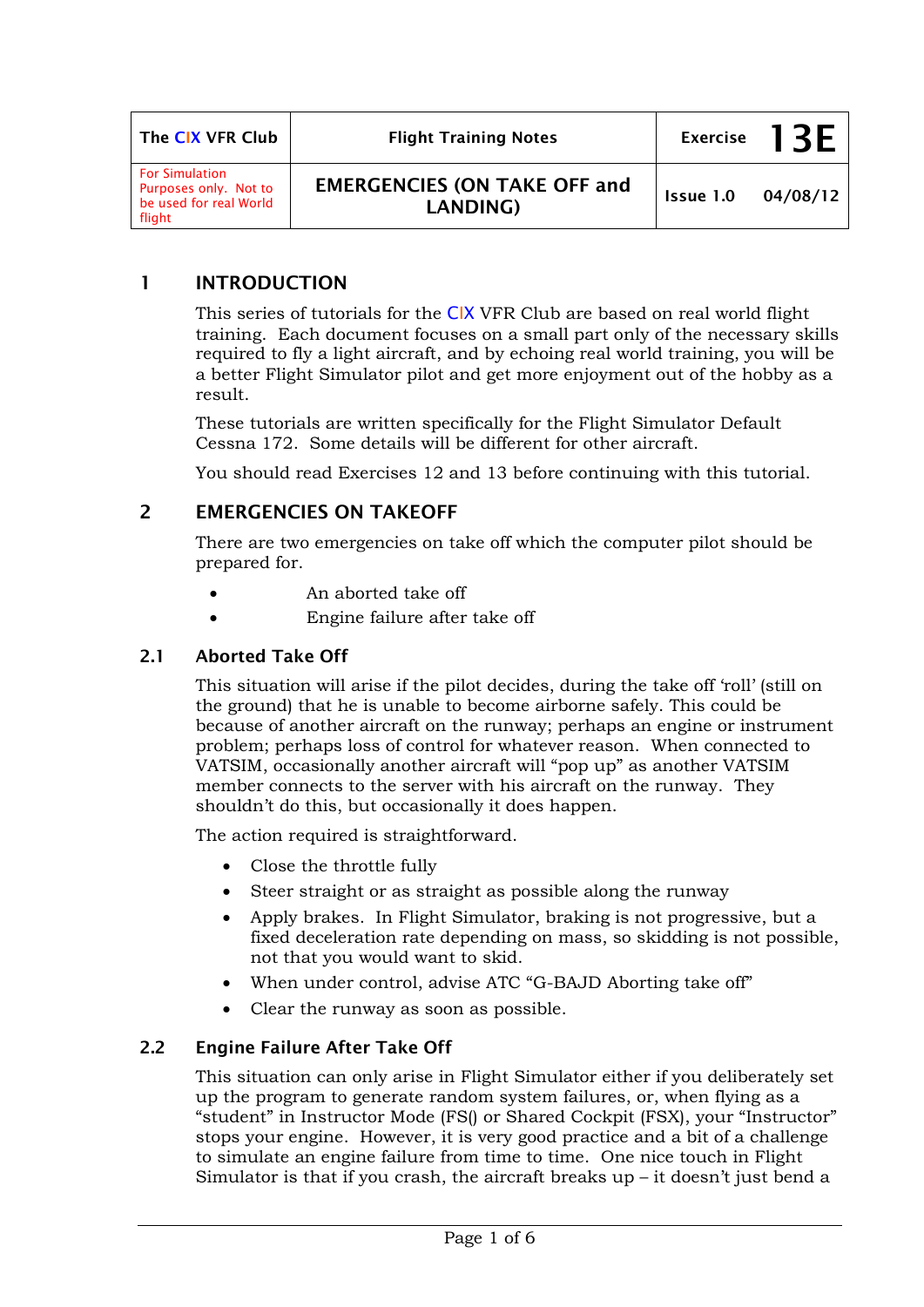| The CIX VFR Club                                                                   | <b>Flight Training Notes</b>                           |           | Exercise $13F$ |
|------------------------------------------------------------------------------------|--------------------------------------------------------|-----------|----------------|
| <b>For Simulation</b><br>Purposes only. Not to<br>be used for real World<br>flight | <b>EMERGENCIES (ON TAKE OFF and</b><br><b>LANDING)</b> | Issue 1.0 | 04/08/12       |

bit. So if you have to make a forced landing, your self esteem will make you want to get it right just as much, (well almost), as in real world flying.

If connected to VATSIM, however, because crash detection is turned off to avoid connection problems, your aircraft will behave rather oddley. It wil do one of three things: -

- either simply bounce around endlessly while remaining all in one piece until you exit FS, or
- it will bounce around but eventually come to a stop, or
- it will bounce back up into the air at about 1200 feet and start flying again.

This behaviour is a function of the terrain that FS thinks you have landed on, and you cannot always predict which it will do! The last one occurs if you try and land on water or ice. It would be best to carry out that perfect engine out landing then.

The two guiding principles of a forced landing at low level are: -

- a) Keep the aircraft flying at all costs. There is absolutely no way an aircraft will fly if it has not got flying speed, to state the obvious. A stall and crash is inevitable. IF you feel you will not reach the runway, however, there is a strong urge to raise the nose to keep the aircraft airborne, but this can easily result in a stall.
- b) Avoid turning if possible, because a lot of height is lost in a turn without power. If turning is necessary, do so with a maximum of 15<sup>°</sup> angle of bank, ensuring the balance ball is centred. Turning at slow airspeed with a high angle of bank can easily result in a stall and what passes in Flight Simulator for a spin. (Few aircraft spin properly in Flight Simulator).

The following action should be taken.

- Lower the nose immediately to maintain flying speed specifically, you should fly the Best Glide Speed – 68 knots in the Cessna 172.
- Make a controlled descent and landing. If possible, select a landing area free of obstructions. This should ideally be within 30o either side of the runway heading.
- Once you have selected a landing site, flaps may be lowered once a landing is assured to further reduce speed.
- NEVER attempt to turn back to land back on the runway. However, if there is enough runway still ahead, then by all means land back on the runway.
- Make a Mayday call, however brief, if at all possible, so that the Controller can take appropriate action.
- Not crucial in flight Simulator, but if you wish to practice as realistically as possible, before landing turn off the fuel, pull the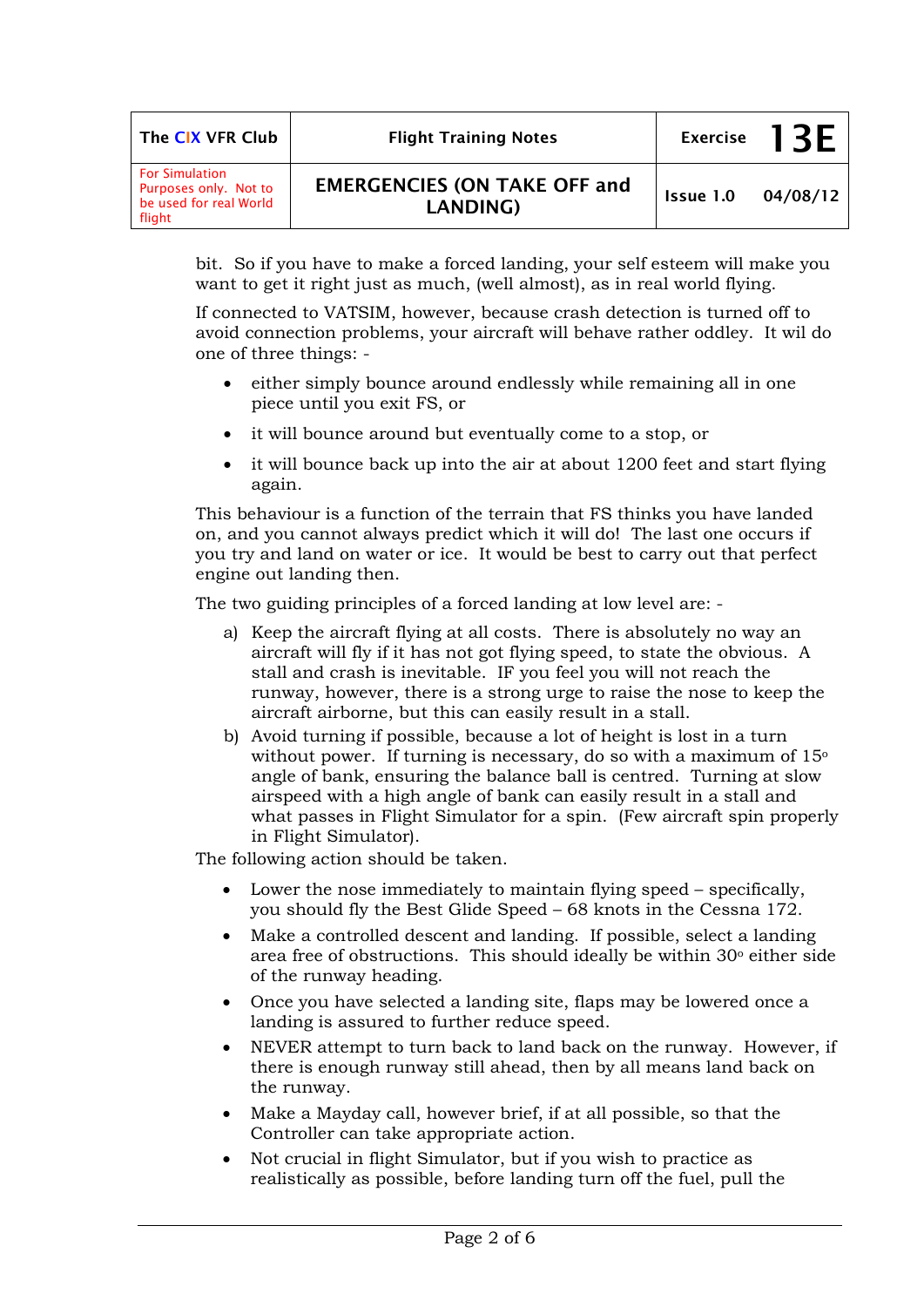| The CIX VFR Club                                                                   | <b>Flight Training Notes</b>                    |           | Exercise $13F$ |
|------------------------------------------------------------------------------------|-------------------------------------------------|-----------|----------------|
| <b>For Simulation</b><br>Purposes only. Not to<br>be used for real World<br>flight | <b>EMERGENCIES (ON TAKE OFF and</b><br>LANDING) | Issue 1.0 | 04/08/12       |

mixture to lean (to avoid an inadvertent restart by your sadistic Instructor in Instructor Mode) open the doors and turn off the master switch.

### **2.3 Autogen**

Flight Simulator often placed automatically generated scenery ('Autogen') such as buildings or trees in inappropriate places, such as right at the end of a runway. You can choose to recognise these errors and fly to avoid hitting them, or, if you think it is simply ridiculous to place those trees just THERE, simply fly through them. You won't crash – and therefore, the presence of Autogen doesn't constitute an emergency for the purposes of this document!

# **3 LANDING EMERGENCIES**

What if your engine has cut out on approach? This cannot happen "by accident" in Flight Simulator, only if you have set up some failure routines in the Menus, or if you have run out of fuel. However, Club Flying Instructors have been known to stop your engine in Shared Cockpit mode, so you need to know what to do. By the way, if you run out of fuel in the real world, you will be prosecuted for negligence. In the Simulator world, you can refuel in flight, but it's not at all realistic, and conscientious Club pilots would NEVER do that, would they?

So – how do you control the aircraft to make a successful landing?

#### **3.1 The Optimum Approach Height**

Most light aircraft have a glide ratio of about 9 : 1, or 700 feet per nautical mile. This means that without power, and without flaps, if set to fly at the "best glide speed" (68 knots in the C172SP) it will fly 9000 feet horizontally and descend 1000ft vertically. It follows that if you are at 1000ft, then the optimum approach position is 9000 feet, (1.5 nautical miles) from the touchdown point. This is much closer to the airfield than you will be accustomed to when making a powered approach from a circuit height of 1000ft. Powered approaches typically start at about 2.5 – 3nm from the touchdown point.

#### **3.2 The Golden Rule**

Without the engine you have no throttle, so the only control you have is the joystick (and pedals) so how do you reach the runway?

Pull back on the stick? – WRONG!!**!** 

This increases the angle of attack, so yes it does initially increase the lift and you climb slightly, BUT it also increases the drag, which now extracts kinetic energy from the aeroplane – this gets converted from our store of "Gravitational Potential Energy" and so you will soon slow down and the lift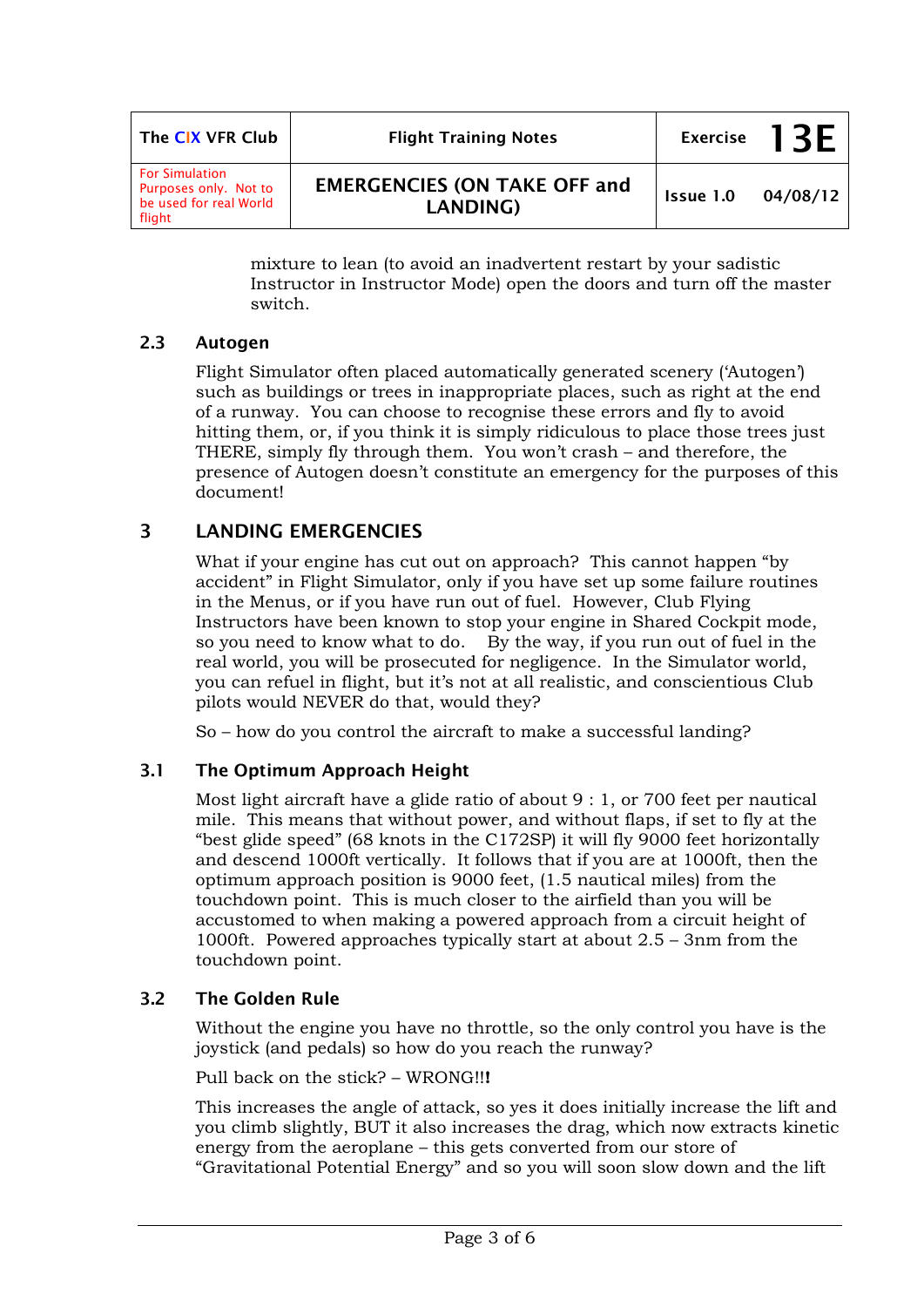| The CIX VFR Club                                                                   | <b>Flight Training Notes</b>                    | <b>Exercise</b> | 1 3 F    |
|------------------------------------------------------------------------------------|-------------------------------------------------|-----------------|----------|
| <b>For Simulation</b><br>Purposes only. Not to<br>be used for real World<br>flight | <b>EMERGENCIES (ON TAKE OFF and</b><br>LANDING) | Issue 1.0       | 04/08/12 |

will then be reduced. So even though you may stay airborne for a bit longer, the rate of descent will increase, and you probably won't reach the runway.

Deploy the Flaps? – WRONG!!!

Again, although this increases the lift a little, the main effect is to reduce the stalling speed, and greatly increase the drag. The glide angle becomes very much steeper, and there is no chance of getting to the runway!

Push forward on the stick? – WRONG!!!

This reduces the drag, makes the airframe more "slippery" through the air – you're moving faster, so the lift is increased. But having lowered the nose, the rate of descent will increase.

Maintain the Best Glide Speed and prepare to land in a field? CORRECT!!!

There is NEVER ANYTHING you can do to stretch the glide. Many have tried and all have failed because without power you cannot add any energy which the aircraft does not have. You only have the energy available due to your height. So the Golden Rule when the engine stops is MAINTAIN BEST GLIDE SPEED.

How to make a successful off-airfield landing is covered in Exercise 16.

#### **3.3 You do have Control!**

It isn't a case of "choose a field to land in; aim at it and hope". You do have control to a degree. If you deploy the flaps, again these increase the drag, and thus increase the descent rate. Flaps are in fact the best control available in an engine-out or "deadstick" landing, because they are a graduated response. Bit too high? Lower 1st stage of flap. Still a bit too high? Lower the next stage – and so on.

However, once lowered NEVER raise them again. If you lowered too much flap too soon – tough! If you raise the flaps in a deadstick approach, the loss of lift cannot be regained quickly enough (by lowering the nose – it's all you can do) to prevent a high rate of sink, and you will land in a field a lot nearer than the one you were originally aiming for – and it may not be such a flat one!

#### **4 VATSIM EMERGENCIES**

#### **4.1 Rules of An Emergency**

VATSIM will allow a pilot to declare an emergency and ask for assistance when receiving an ATC service from a controller. Of course if there is no Controller on duty in the area of your flight, declaring an emergency is pretty pointless! Who are you going to make the MAYDAY call to? Yourself?

The VATSIM Code of Conduct states that *a pilot shall not declare an emergency for the sole purpose of receiving priority handling in busy airspace*.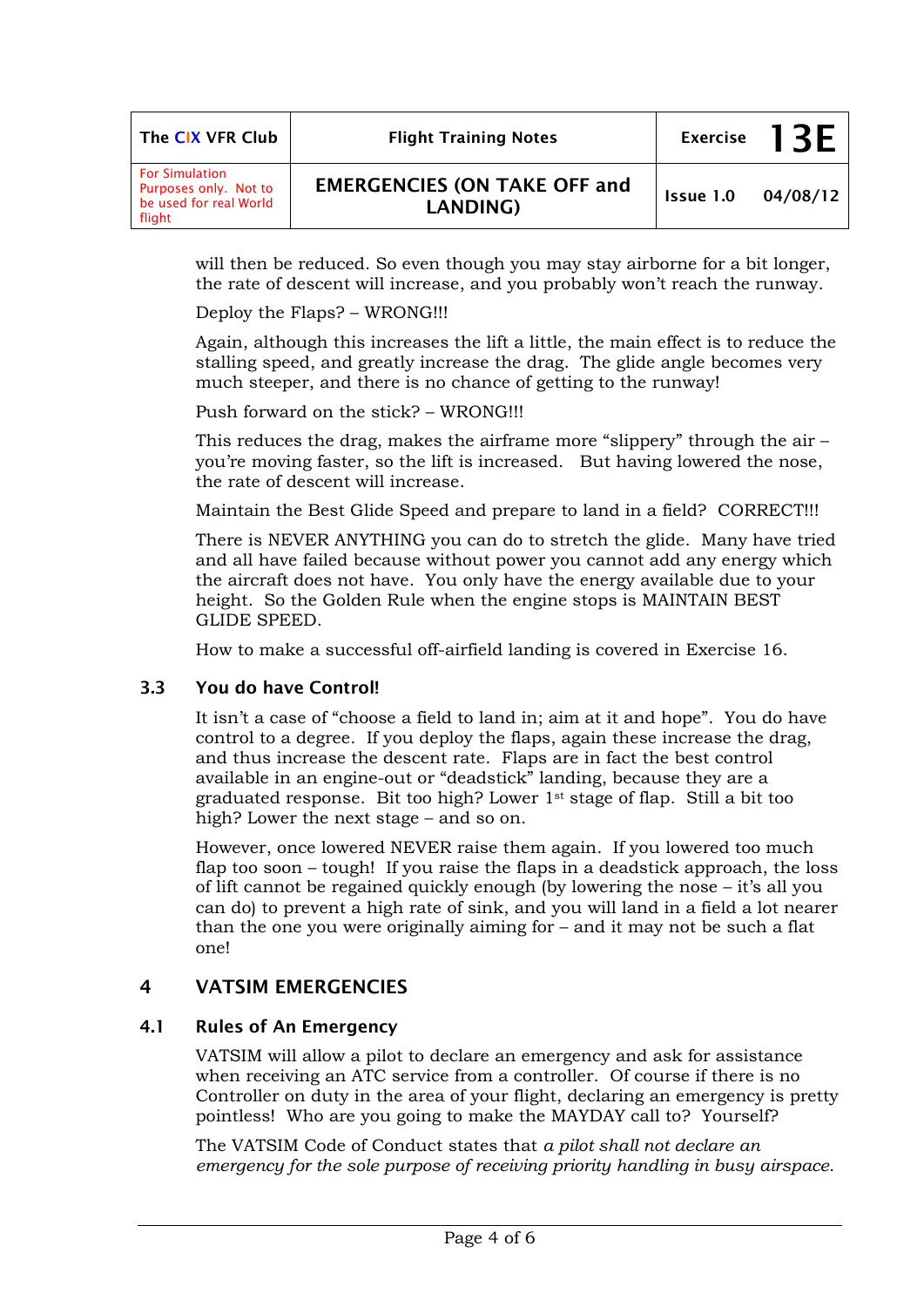| The CIX VFR Club                                                                   | <b>Flight Training Notes</b>                    |           | Exercise $13F$ |
|------------------------------------------------------------------------------------|-------------------------------------------------|-----------|----------------|
| <b>For Simulation</b><br>Purposes only. Not to<br>be used for real World<br>flight | <b>EMERGENCIES (ON TAKE OFF and</b><br>LANDING) | Issue 1.0 | 04/08/12       |

It is also at the controller's discretion whether to allow the emergency or to require the pilot disconnect from the VATSIM network and continue on their own if they wish to play out the emergency. This is to prevent annoyance to other members who are flying normally. What gives you the right to spoil their fun, in other words?

The VATSIM Code of Conduct also states, IMPORTANTLY, that simulated hijackings, or other terrorist threats are prohibited on VATSIM, and if attempted, will result in the pilot being instantly disconnected from the network, with possible suspension or revocation of their VATSIM membership. If a pilot refuses to discontinue their "emergency" when requested, the Controller has the absolute right to contact a VATSIM Supervisor, let them know what's happening, and the Supervisor will do the rest.

If you wish to simulate an emergency, do not make your emergency radio call on the "guard" frequency, 121.50, which is reserved for emergencies in the real world, and is generally not permitted on VATSIM. For one thing, unlike the real world, no VATSIM ATS monitors 121.50. Secondly, if you decide to send your emergency call by text, then ALL stations will receive it, disrupting many members and making you no friends, so don't.

Okay, now that you know the ground rules, and you're willing to accept the emergency, here's a simple checklist you want to follow;

## **4.2 Conduct of an Emergency**

You must provide the following information to a VATSIM Controller when declaring an emergency.

- Have you defined the extent of the emergency? Learn the correct MAYDAY radio call.
- Can you maintain heading, altitude and airspeed? (e.g. If your engine has stopped – no you can't).
- Is there other traffic in the area? Will I spoil his fun if ATC diverts him to accommodate me?
- Do you need emergency equipment standing by? Of course on VATSIM there is no such thing as "emergency equipment" but in order to sound authentic, the controller can ask you if you wish to have the CFR team standing by. You can "pretend" you do – or not – your choice.
- Have you given the Controller the number of people on board, and remaining fuel? Again on the VATSIM world this information is pretty much useless unless you are about to run out of fuel.

## **4.3 ATC Dialogue**

The radio calls for emergencies are defined in the CAA publication CAP 413. There are basically two types of call; the PAN call, and the MAYDAY call.